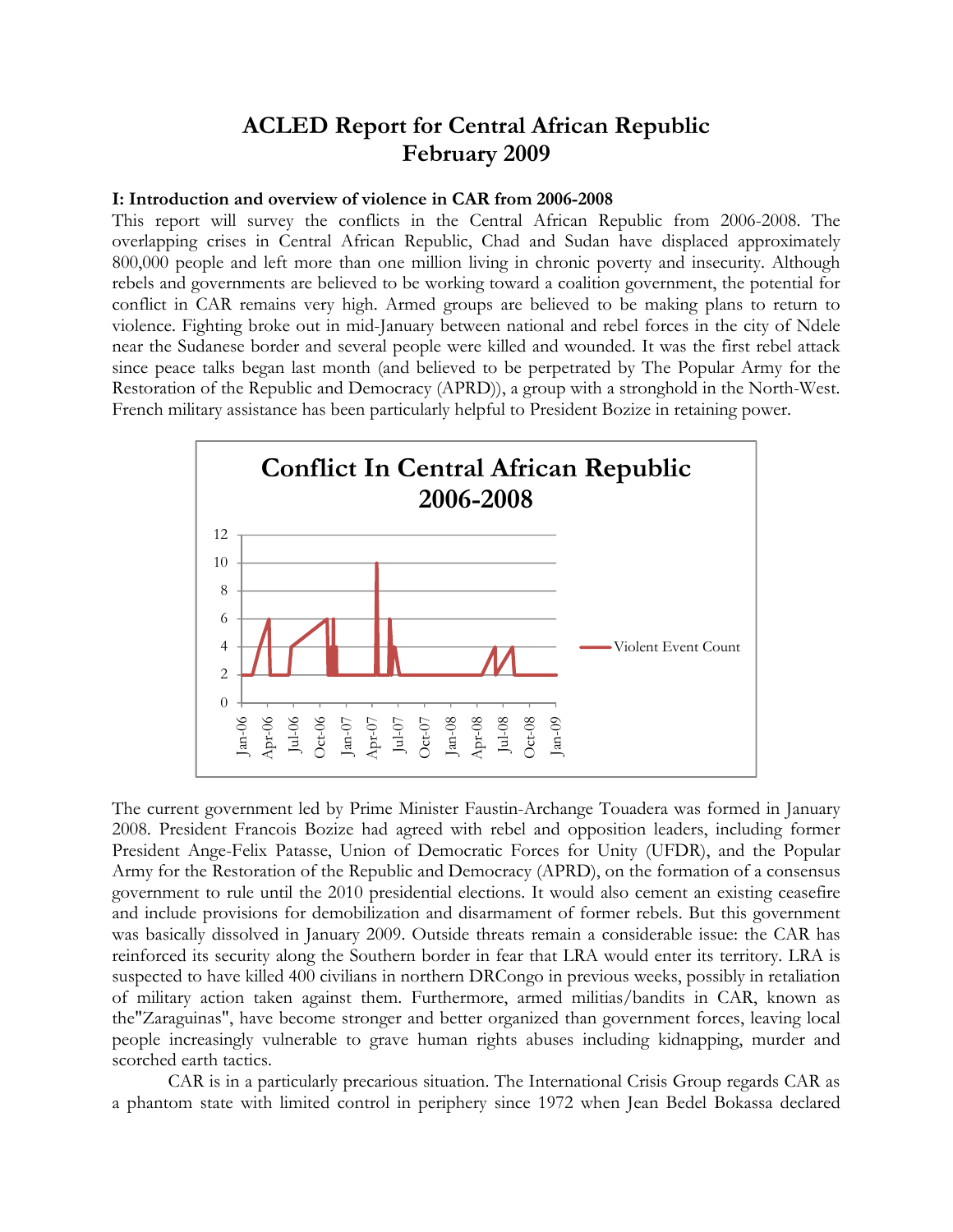himself president. A phantom state occurs when government institutions stop working outside the capital. CAR has suffered 11 mutinies and attempted coups (diamond and uranium enriched country). In 2007, per cap GDP was 260 Dollars.

Ethnicity has played a critical part of governance patterns in CAR. The northern and southern divide has resulted in regimes characterized by exclusion and marginalization of ethnic communities throughout the state. Ethnic polarization intensified and resulted in a failed coup in 2001. As a result, defectors from the army created an opposition force called 'the Forces of Francois Bozize'. Fighting was heaviest in Bangui and SE CAR. In 2003, Bozize overtook the government from bases in northern CAR. After Bozize was installed by France and Chad in 2003, he quickly lost control of the situation. Security forces are accused of human rights abuses in the remote northeast, a stronghold of former president Ange-Felix Patasse. Human rights groups claim over 100,000 people have fled into forests and surrounding areas. Meanwhile, Chad's refuges (and Sudan's) are going into this NE area. An EU force has to retrain military and stem flood of refugees across borders.

#### **II. Conflict Patterns and Types across Space in 2006**

Violence patterns in 2006 were clustered in the home areas of the new rebel groups. Two clusters of violence, in the NW and NE grew from local support for the rebel groups in these locations. During this time, the separate rebel organizations were taking advantage of separate and related neighboring instability.

A note on following maps: two types of map are displayed here. One is a count of the number of events, the second breaks up that number into the 'type' of event at that location. White events (type 1) are battles between rebel and governments, and rebels against rebels; purple events (type 2) involves a battle in which rebels gain control of the territory; blue (type 3) records when governments regain territory from rebels in battle; green (type 4) records non-violent rebel activity, including recruitment, meetings, presence etc; finally red (type 7) is violence against civilians by either rebel or government forces.

Armed violence began in the NW (Poaua) in the latter half of 2005. The *Popular Army for the Restoration of the Republic and Democracy-* APRD- is situated in the NW, and most members are from the former President's presidential guard. APRD claim government has neglected NW and is unable to control bandits or "Zaraguinas", who exploit and kidnap Fulani traders. French forces intervened in 2006 to dislodge rebels who seized an area in Birao in the NE region.

In October 2006, a rebel group called *Democratic Forces for Unity* –UFRD-took up arms against Bozize insisting that the government solely represents the political ethnic base, and has marginalized other ethnic communities. The fighting is mainly centered in the northern area of CAR (Vakaga Province) bordering Chad and Sudan. Rebels are using CAR to travel from Chad to Sudan and vice versa, as a proxy war between these two states persist. President Bozize consistently accuses Sudan of supporting UFDR rebels.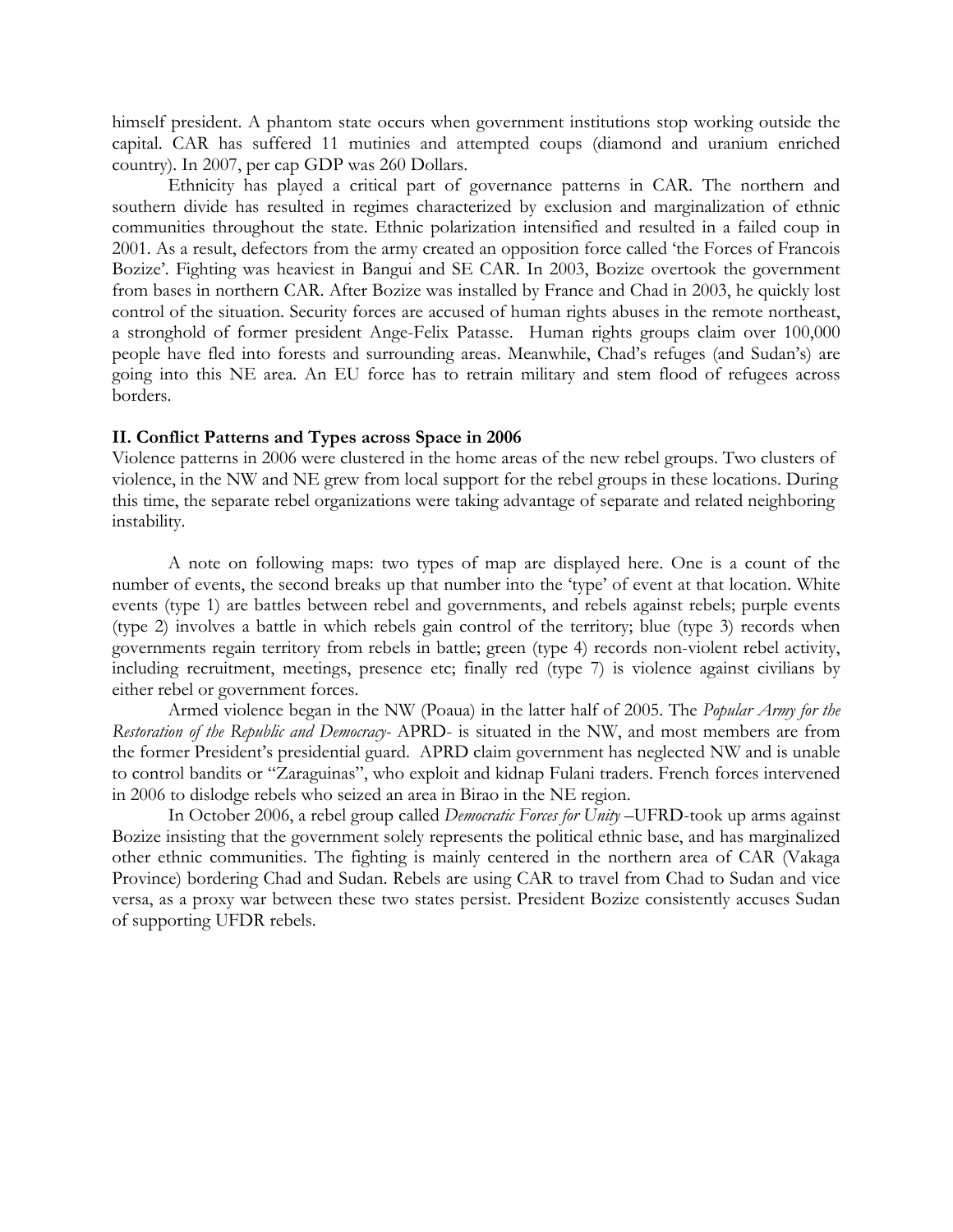

CONGO

In the NW, APRD rebels are exploiting Chad's crisis (focused in the east of that state), while in the NE, rebels (UFDR) are taking advantage of Sudanese support. Sudan is believed to be instigating unrest in Chad to destabilize the Bozize regime, which is support by President Deby of Chad. As map 1 displays, conflicts take place in a number of the more linguistically/ethnically mixed areas of the state, although both are homelands to the current and previous Presidents. Violence around refugee camps is widespread.

**Refugee Camps** 

 $6^*$ 

The types of violence map (2) show high frequencies of violence against civilians in the NW area of the state, where the APRD rebel group is active. Former President Patasse is from this area. In the NE, violence is mainly relegated to battles with government forces and civilian attacks.

In 2006, Chadian forces previously stationed at the border moved to secure the Eastern zone. CAR rebels took advantage, launching attacks on border communities from September-December. Fighting finally spread to the Kaga-Bandoro-Kabo corridor. Although four rebels groups were recognized by the UN Security Council in 2006, only two (see below) were active.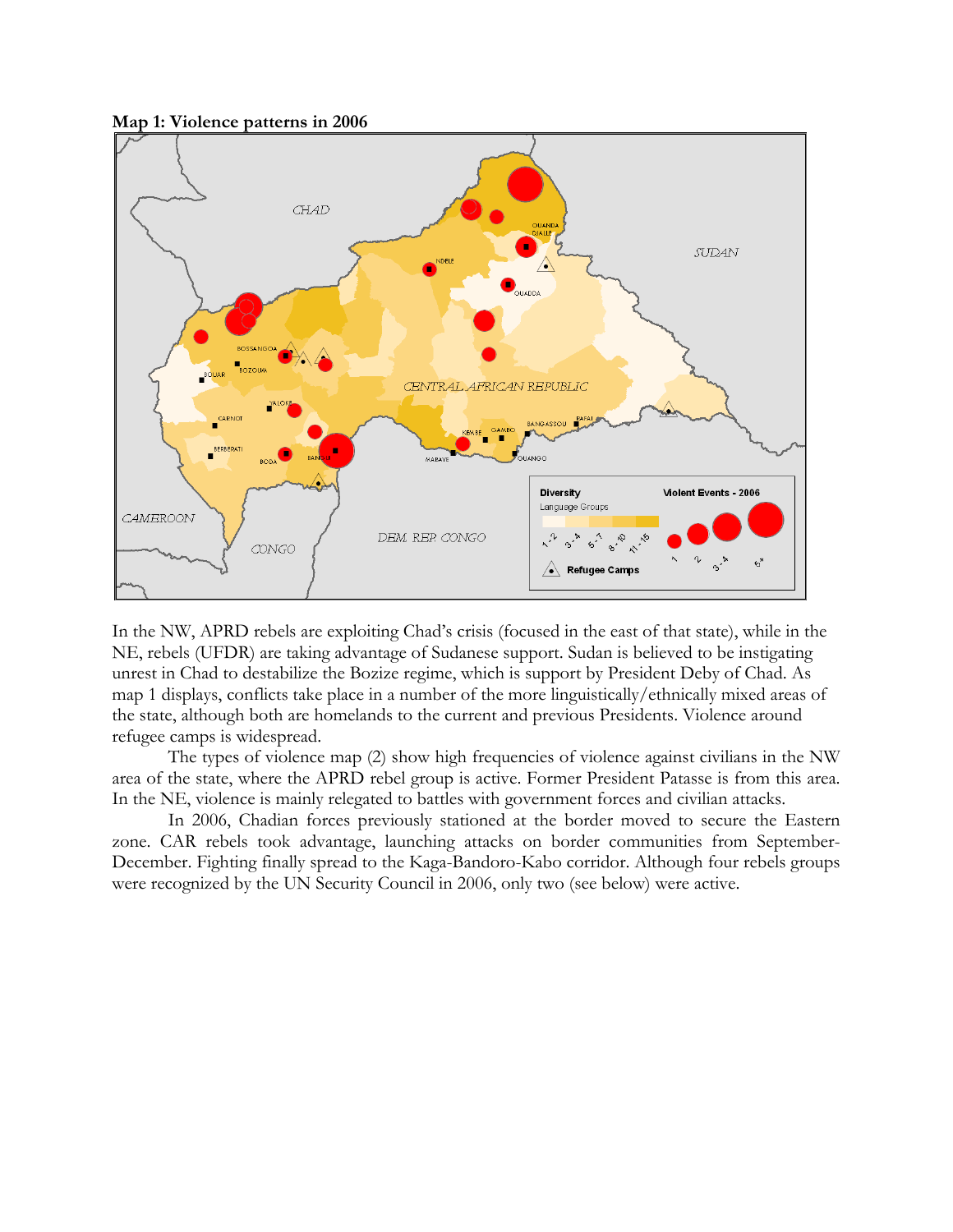

### **Map 2: Types of Violence 2006**

### **III. Conflict Patterns and Types across Space in 2007**

Violence during 2007 again mainly clustered in the NE and NW, as the two main rebel groups continued activities there.

During this time, the APRD remains the most conflictual group, while UFDR signed a peace agreement in April 2007. The attacks in January of 2007 in the NW and NE caused massive civilian displacement. UNHCR estimated 50,000 fled into Chad; internal displacement is even greater (approximately 150,000 people).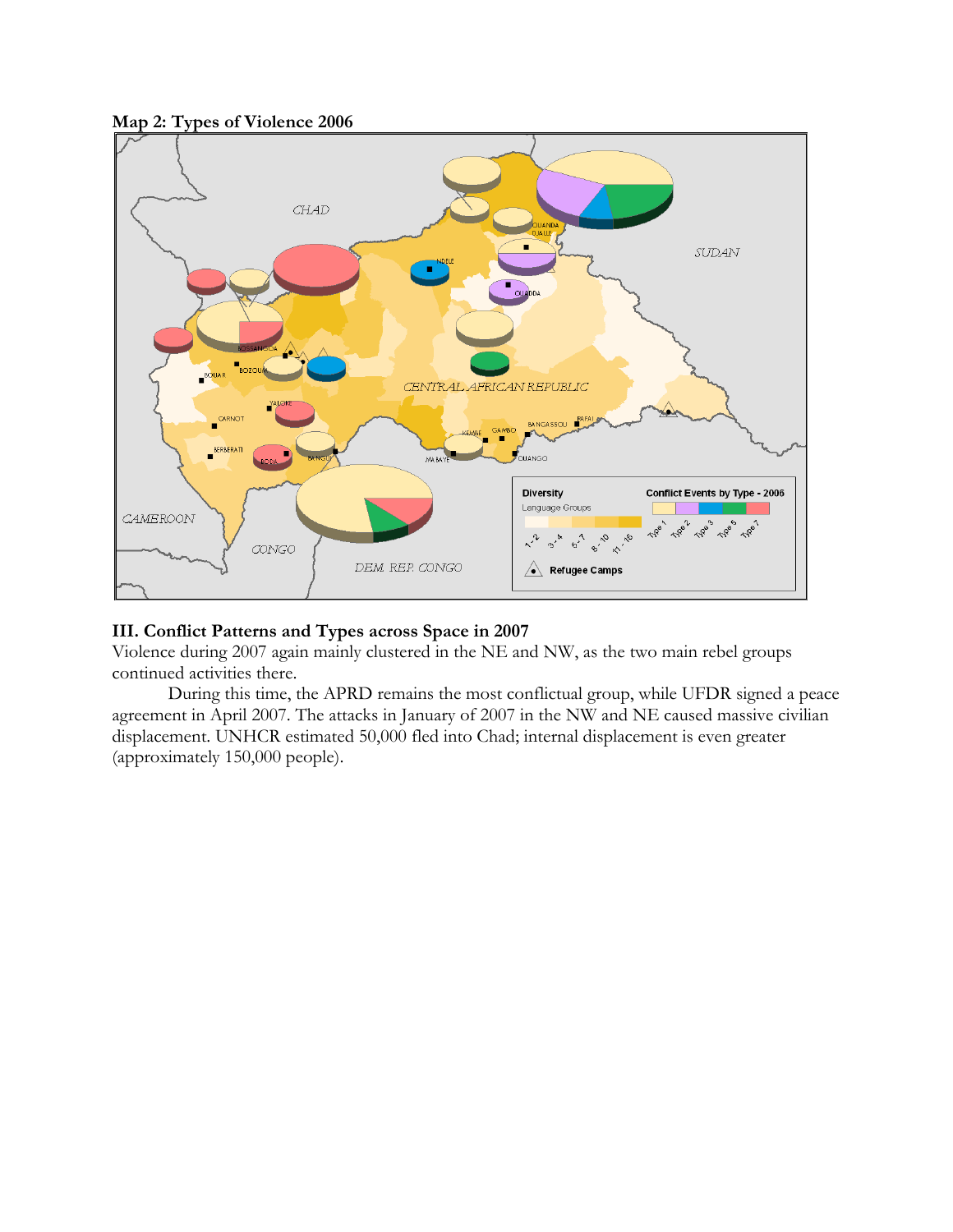

The types of violence observed in 2007 display a quite different pattern across groups. In the NE, the UFDR signed a peace agreement, allowing governments to regain territory there (blue events) and engage in non-violent interactions with rebels (green events). In the NE, the APRD held out on peace talks, but the civilian based violence lessened during this year, and most events in the NE generally were battles between rebel and government forces.

**Map 3: Violence patterns in 2007**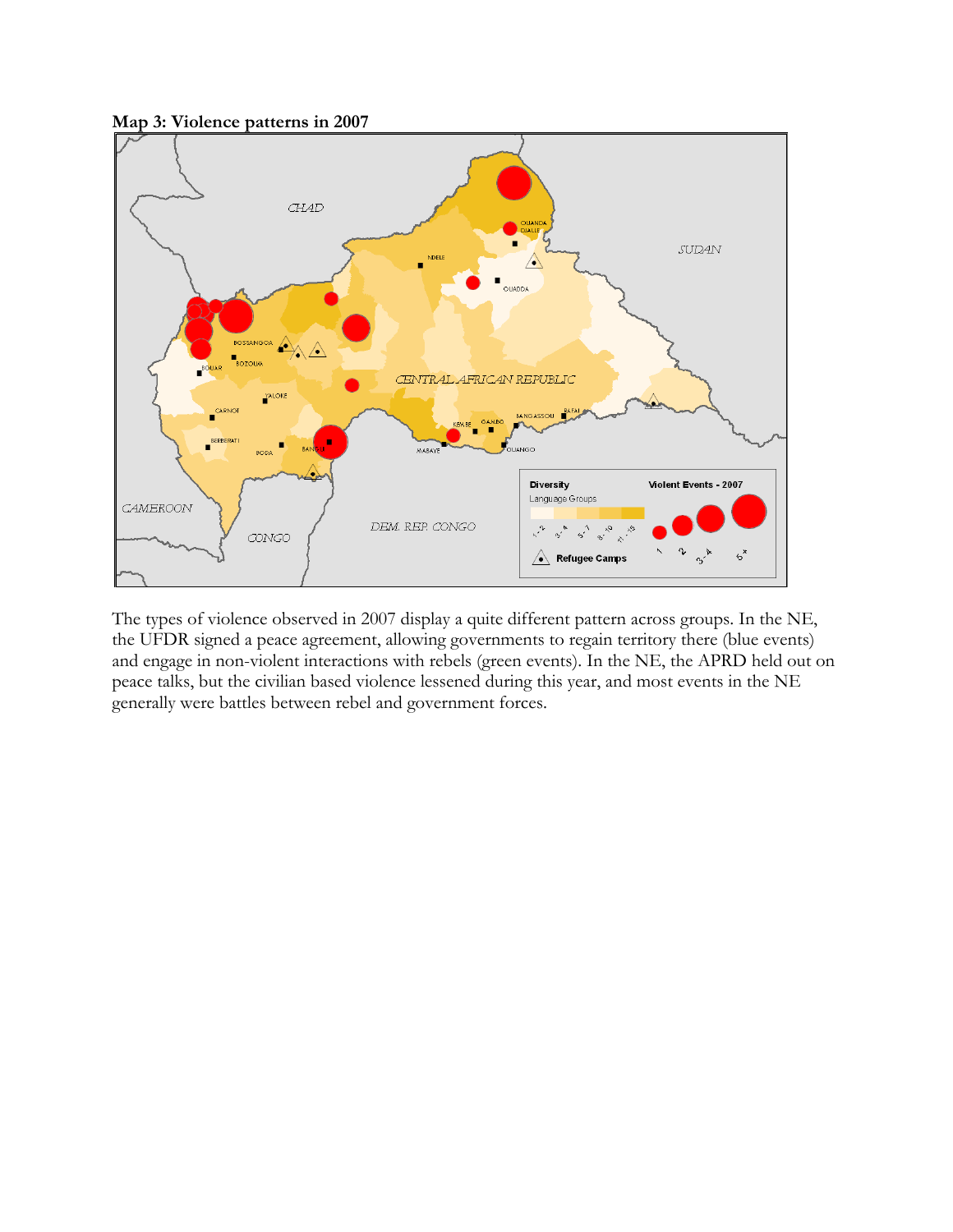

### **Map 4: Types of Violence in 2007**

## **IV. Conflict Patterns and Types across Space in 2008**

In 2008, the number of events stayed relatively similar, but the locations varied slightly. Although violence continued to be reported in the base areas of both rebel group (Vakanga for APRD and Ouham-Pende Prefectures for UFRD). More conflict events were reported in the south-east of the state in Bria city, and Mbomou and Haut-Mbombo prefectures.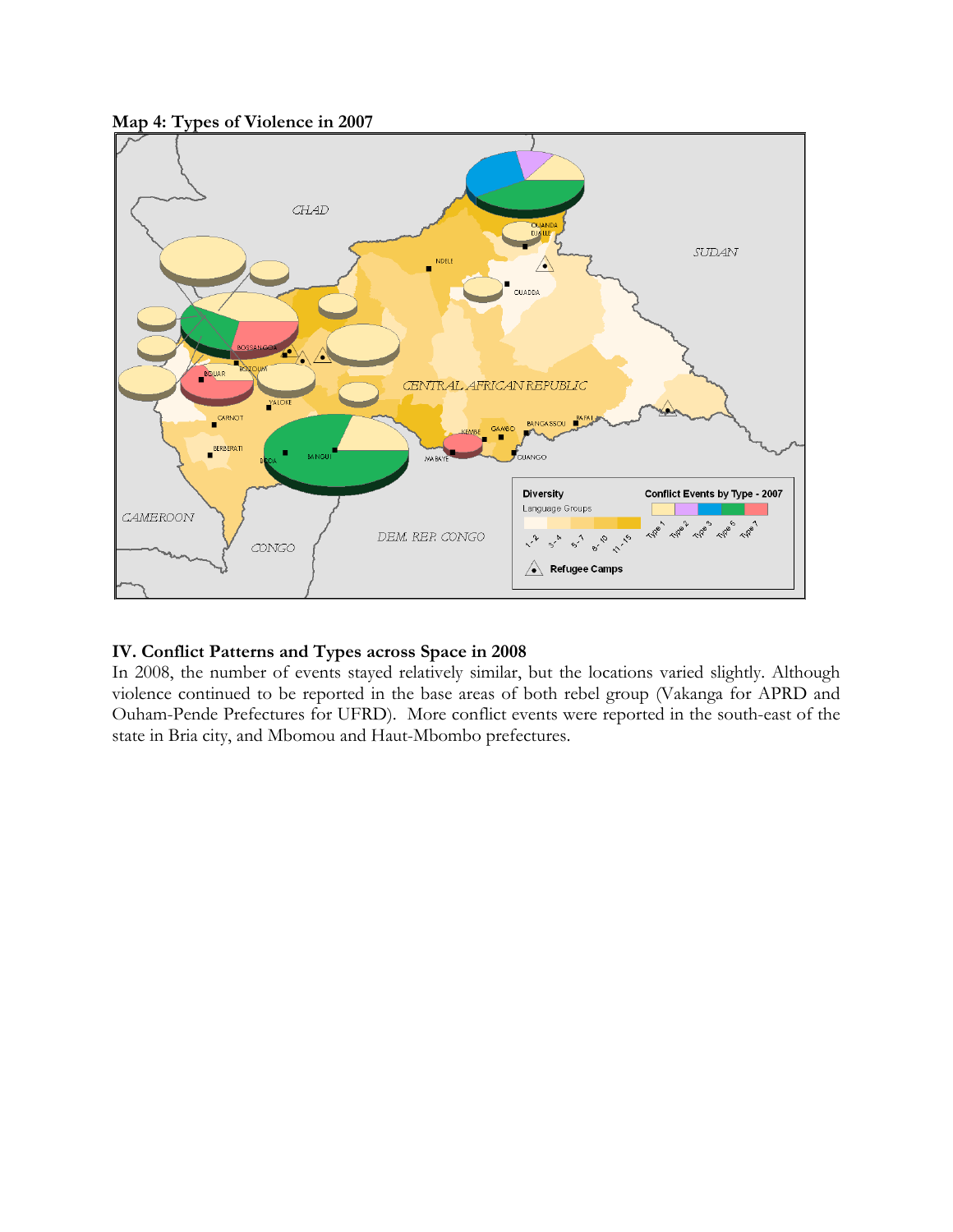### **Map 5: Violence patterns in 2008**



The region has recently seen inter-ethnic fighting between the Ronga and Goula peoples over land ownership near Baidou, about 600km north-east of Bangui, while rebel groups have also been blamed for attacks, although there is no independent confirmation of this.

 The type of violence experienced in 2008 was almost entirely battles against rebel factions and government troops. Violence against civilians was concentrated in the south east of the state, and generally refugee camps were free from rebel attacks. The battles in the centre of the state reflect the growing communal violence there.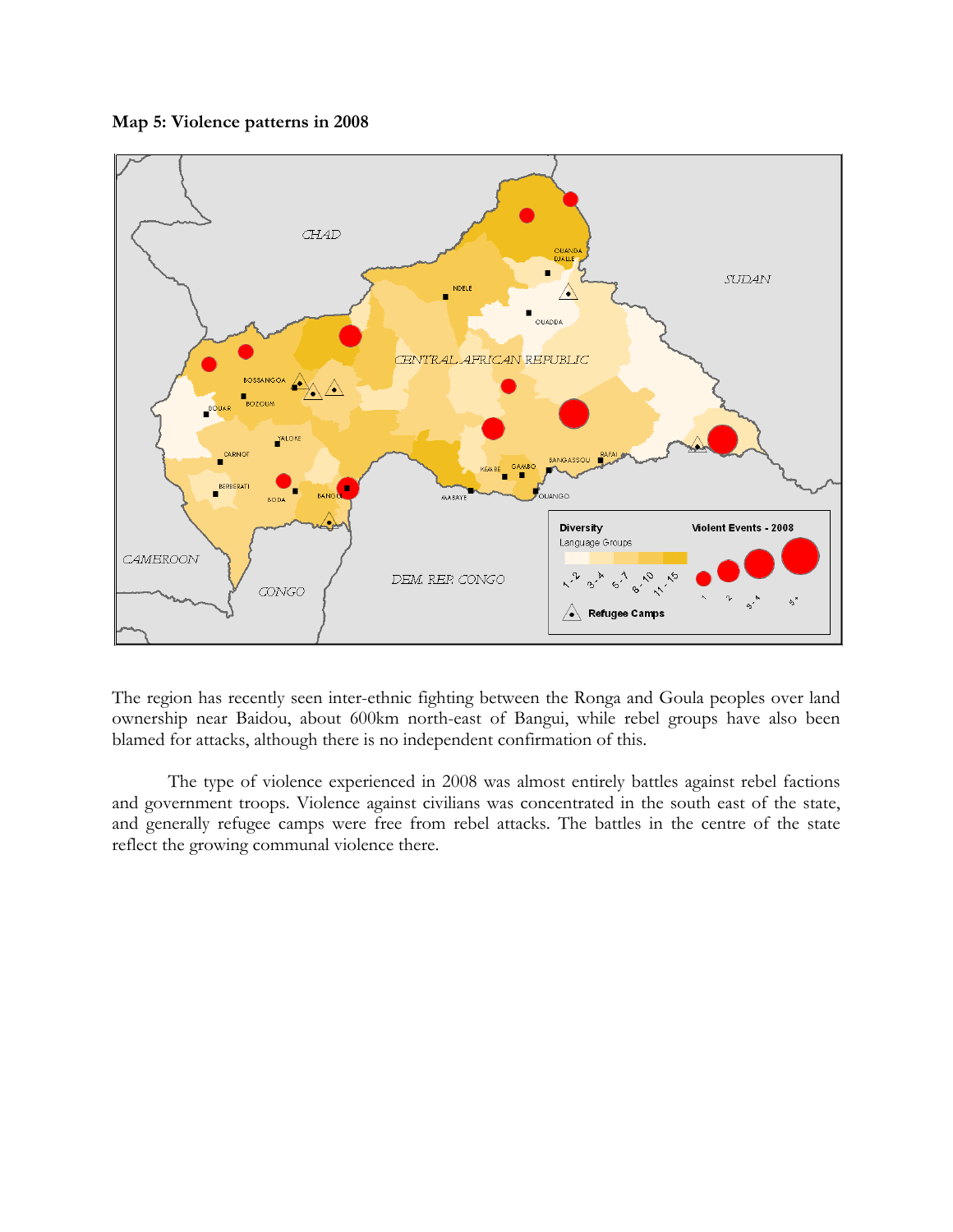## **Map 6: Types of violence in 2008**



### **V: Actors Table of CAR Rebel Actors since 2006\***

| Rebel**                                                                                | Dates of Activity                            | Features                                                                                    | Location                                  | Support              |
|----------------------------------------------------------------------------------------|----------------------------------------------|---------------------------------------------------------------------------------------------|-------------------------------------------|----------------------|
| Union des Forces<br>democratique pour la<br>rassemblement (UFDR)                       | 2006-Present                                 | Against general<br>corruption of<br>Bozize's government.<br>From same area as<br>president. | North East<br>(Gordil and<br>Tiringoulou) | Sudan                |
| Mouvement pour la<br>paix, la reconstruction,<br>et le development<br>(MPRD)           | Active                                       | Chad                                                                                        | North East                                | CAR                  |
| Armee populaire pour<br>la restauration de la<br>republique et la<br>democratie (APRD) | 2005-Present                                 | Demands Bozize<br>shares power.<br>Believed to be co-<br>opting bandits in the<br>area.     | North West<br>Paoua                       | Sudan Secret Service |
| Union des forces<br>republicaines (UFR)                                                | 2006-2008                                    | Protect areas from<br>state sources and has<br>allegiance to Patasse.                       | North West<br>Paoua                       |                      |
| Front democratique de<br>people centrafrican<br>(FDPC)                                 | Possibly<br>incorporated into<br><b>UFDR</b> | Potentially linked to<br><b>APRD</b>                                                        | North East<br>Unknown                     | Possibly Sudan       |
| Mouvement Patriotique                                                                  | Possibly                                     | No longer cohesive                                                                          | North East                                | Possibly Sudan       |